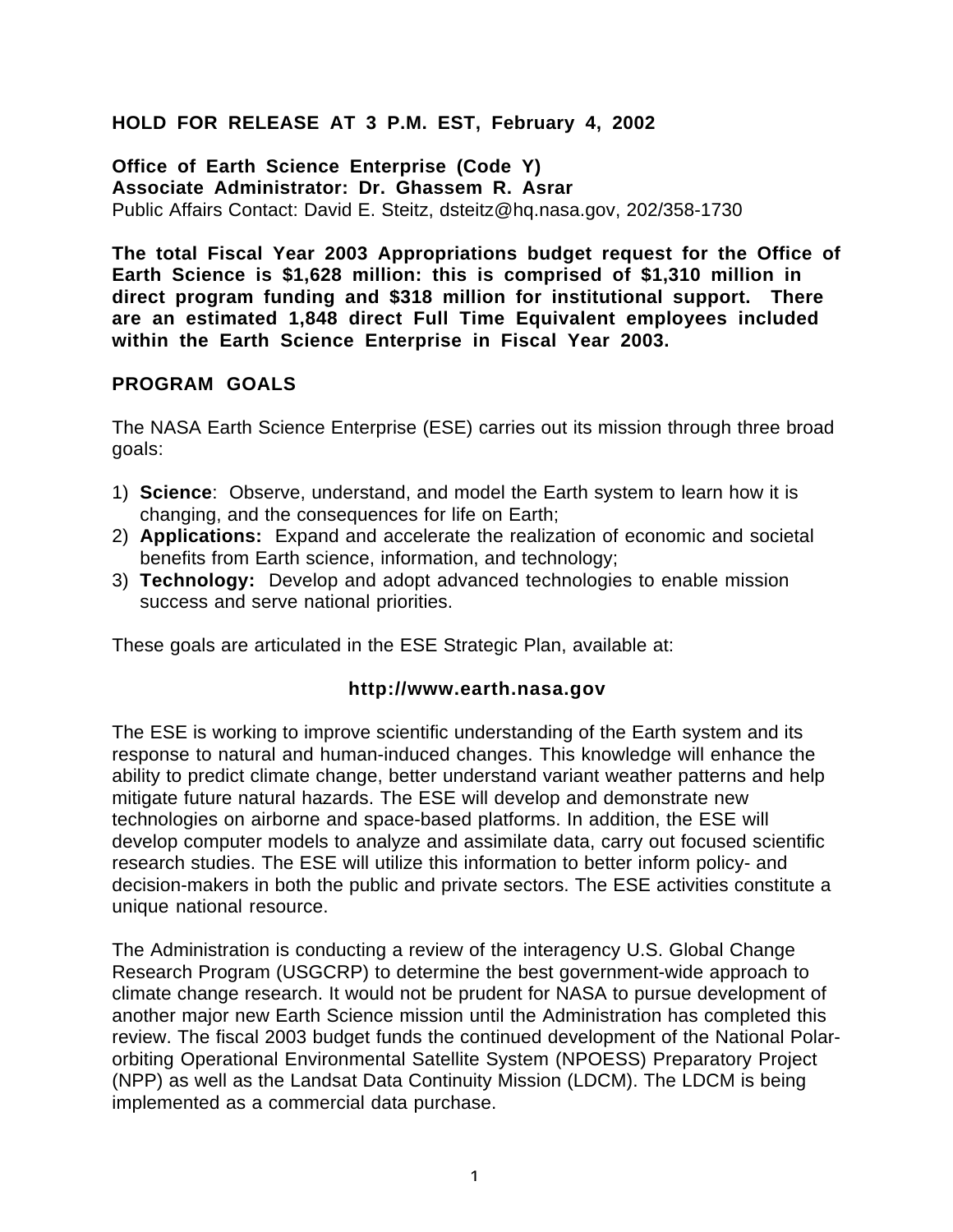Also funded is formulation of an ocean topography mission to follow the Jason mission launched in 2001. This mission is being implemented in a partnership among NASA, NOAA and their European counterparts. The ocean topography mission is a transition mission (along with NPP) between research and operational mission agencies. NASA will also undertake the study of a potential global precipitation mission. If approved, the global precipitation mission will measure rainfall worldwide for both climate research and assessment of impacts on fresh water availability around the world.

Last year was a record year for the NASA Earth Science Enterprise. With the successful launch of the Jason oceanography mission and other research and application milestones, the Enterprise is well on its way to delivering vital data that leaders around the world need to make informed decisions about the health and well being of our planet. As NASA moves into this next budget cycle, the Agency intends to take time to both evaluate future missions and begin to reap the benefits of its recent success stories.

The ESE has deployed the first in a series of Earth Observing System (EOS) satellites that will concurrently observe the major interactions of the land, oceans, atmosphere, ice, and life that comprise the Earth system. The ESE activities have a direct and indirect impact upon long-term climate forecasting, disaster mitigation, wildfire prevention, environmental monitoring, disease prevention, increased agricultural productivity, as well as improved urban and suburban planning.

## **The ESE provides scientific answers to the fundamental question:**

#### **How is the Earth changing, and what are the consequences for life on Earth?**

**Highlights of the Fiscal Year 2003 budget request include:**

## **MAJOR DEVELOPMENT AND MISSION OPERATIONS -- \$804 million**

The spacecraft development (including algorithms development) portion of the ESE request is comprised of EOS (\$411 million) and Earth Explorers (\$71 million) satellite missions and information systems. The EOS and Earth Explorers programs consist of multiple spacecraft designed to improve understanding of global climate change.

In 2001, 2 spacecraft were launched:

- Jason (December 7) -- a collaborative mission with the French space agency; is studying ocean topography and continuing the data set gathered by TOPEX/Poseidon
- SAGE III (December 10) -- is studying stratospheric aerosols and gases as part of a cooperative mission with Russia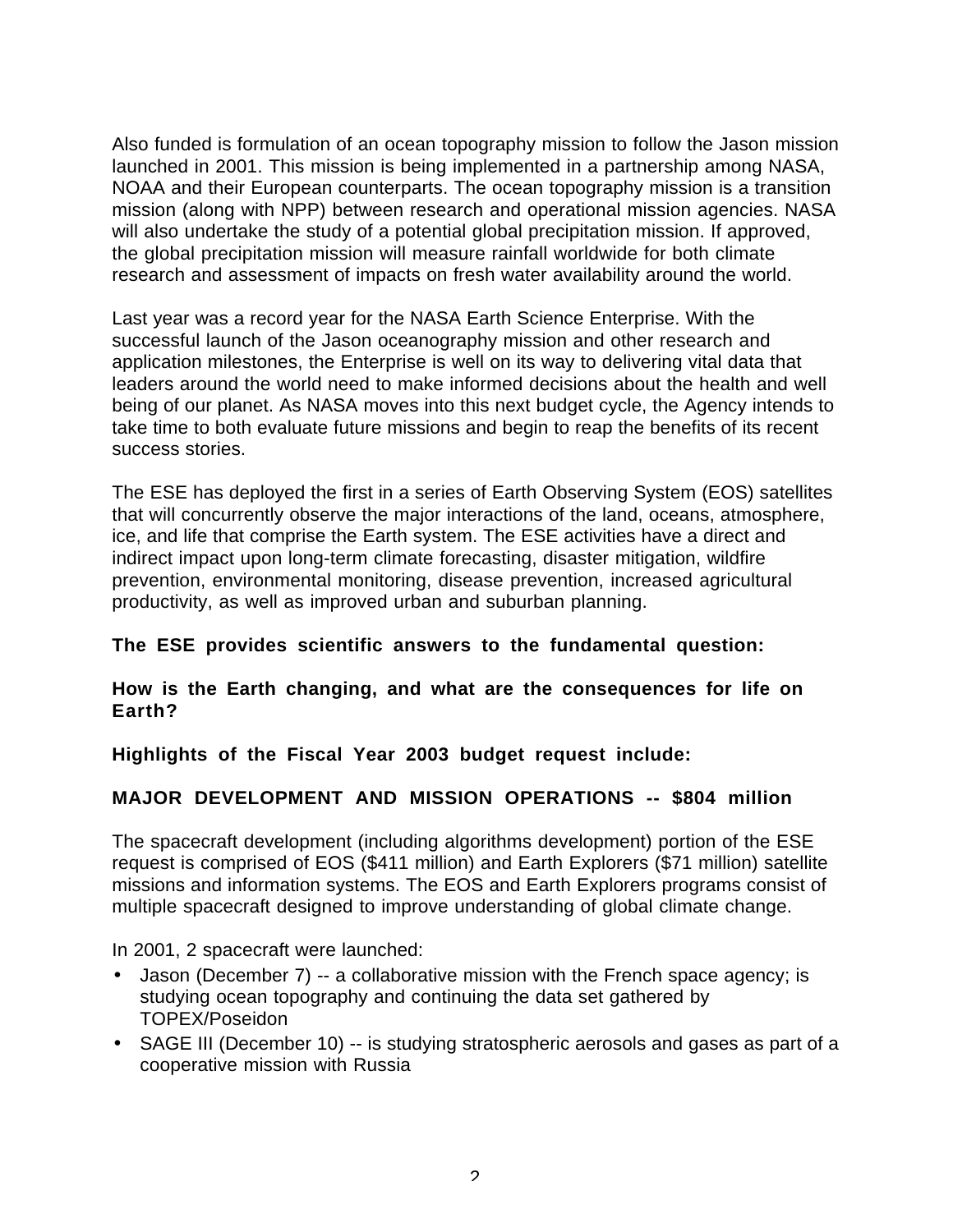EOS and Earth Explorer missions in development or preparation for launch through calendar year 2004, with launch year in parentheses, include:

• Aqua (2002) -- will study atmospheric temperature and humidity, clouds, sea surface temperature, and the biosphere; partnering with Japan and Brazil

• GRACE (2002) -- will observe time and geographic variations of Earth's gravity field; partnering with the German space program; riding to space aboard a Russian rocket

- ICEsat (2002) -- will examine ice sheet topography
- SORCE (2002) -- will explore solar irradiance, complementing data from ACRIMSAT and UARS, both now in orbit
- SeaWinds (2002) -- an instrument on Japan's ADEOS II satellite, will examine ocean surface winds as the successor to ongoing QuikSCAT
- Aura (2004) -- will explore tropospheric and stratospheric atmospheric chemistry
- Cloudsat (2004) -- will provide three-dimensional cloud profiles
- CALIPSO (2004) joint NASA/French mission; will develop three dimensional aerosol profiles

Starting in fiscal 2003 the EOS Data information System (EOSDIS) operations requirements have been transferred to Mission Operations. This change reflects the near-completion of EOSDIS development and the shift in emphasis to operations and technology evolution. The EOSDIS development requirements are \$74 million. The total Mission Operations requirements (including the transfer from EOSDIS) are \$248 million.

The EOSDIS has been serving thousands of government and private-sector users by providing data and information from NASA satellite programs since September 1995. In addition to operating spacecraft the EOSDIS acquires, processes, and distributes data gathered by the EOS missions. This data will lay the groundwork for the government as well as commercial and academic partners to generate the higherlevel data products. These higher-level data products will make it easier for researchers, educators, policy-makers and the public to understand and use ESE satellite data and information.

The Mission Operations Program acquires, processes and archives long-term data sets and validated data products. The requested funding provides for the operation of ongoing spacecraft missions and the processing of acquired data. In addition, the 2003 request includes funding for the support of the spacecraft communications and data acquisition network of ground stations. Funding for this in previous years was carried under the Space Communications budget in the SAT appropriation and most recently in the Human Space Flight appropriation. This funding responsibility transfer allows for a better depiction of the full costs supporting the Earth Science mission operations.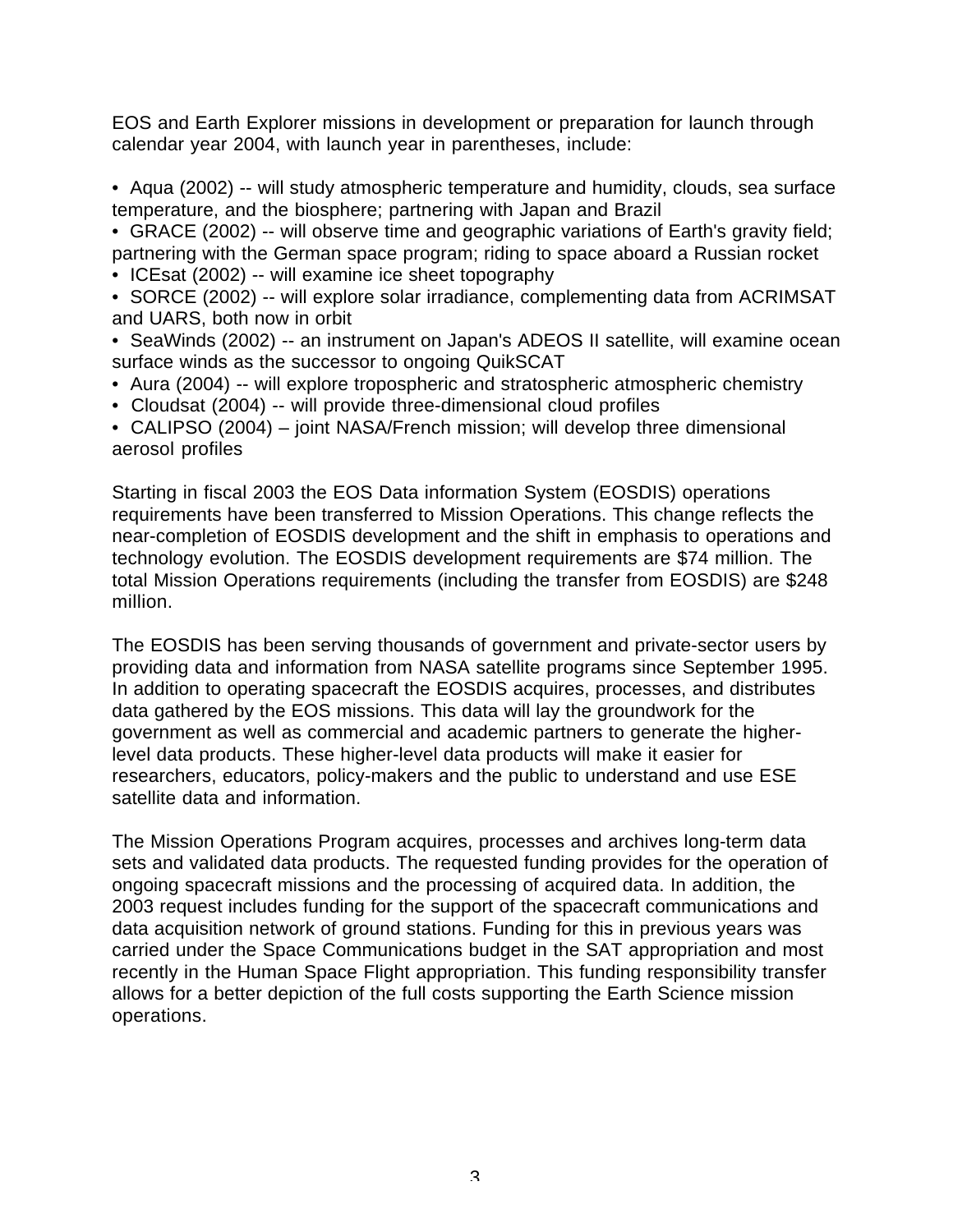# **Research and Technology -- \$506 million**

The ESE science research effort (\$354 million) is designed to address the following (five) fundamental questions. Each of the fundamental questions is tied to the overarching global environmental question:

### **How is the Earth system changing, and what are the consequences for life on Earth?**

- How is the global Earth system changing? (Variability)
- What are the primary forcings of the Earth system? (Forcing)
- How does the Earth system respond to natural and human-induced changes? (Response)
- What are the consequences of changes in the Earth system for human civilization? (Consequences)
- How well can we predict future changes to the Earth system? (Prediction)

The ESE examines questions in a wide variety of disciplines including the areas of atmospheric chemistry and physics, oceanography, ecology and cryospheric science. The ESE also explores the use of orbital platforms, suborbital platforms and high-end computers, while calibrating and validating observational data. Through long-term examination of the global environment and sound science, the ESE provides decisionmakers with insight into the answers to the above questions.

A robust future science program requires advances in a number of critical instrument, spacecraft and information system technologies. This budget request includes \$87 million to carry out a vigorous Advanced Technology program to develop technologies for future science missions. In addition to the baseline technology program, the Advanced Technology Initiative program will identify and invest in various critical technologies.

The ESE technology strategy seeks to leverage the entire range of technology development programs offering benefits in cost, performance, and timeliness of future Earth science missions. The ESE strategy is to use open competitions for ESEsponsored technology programs to attract the best ideas and capabilities from the broad technology community, including industry and academia.

Technology investments will be made in the following areas:

- Advanced instrument and measurement technologies for new and/or lower-cost scientific investigations into the global environment;
- Cutting-edge technologies, processes, techniques and engineering capabilities that reduce development time, operations costs and mission risk. In addition, these technologies will support rapid implementation of productive, economical, and timely missions;